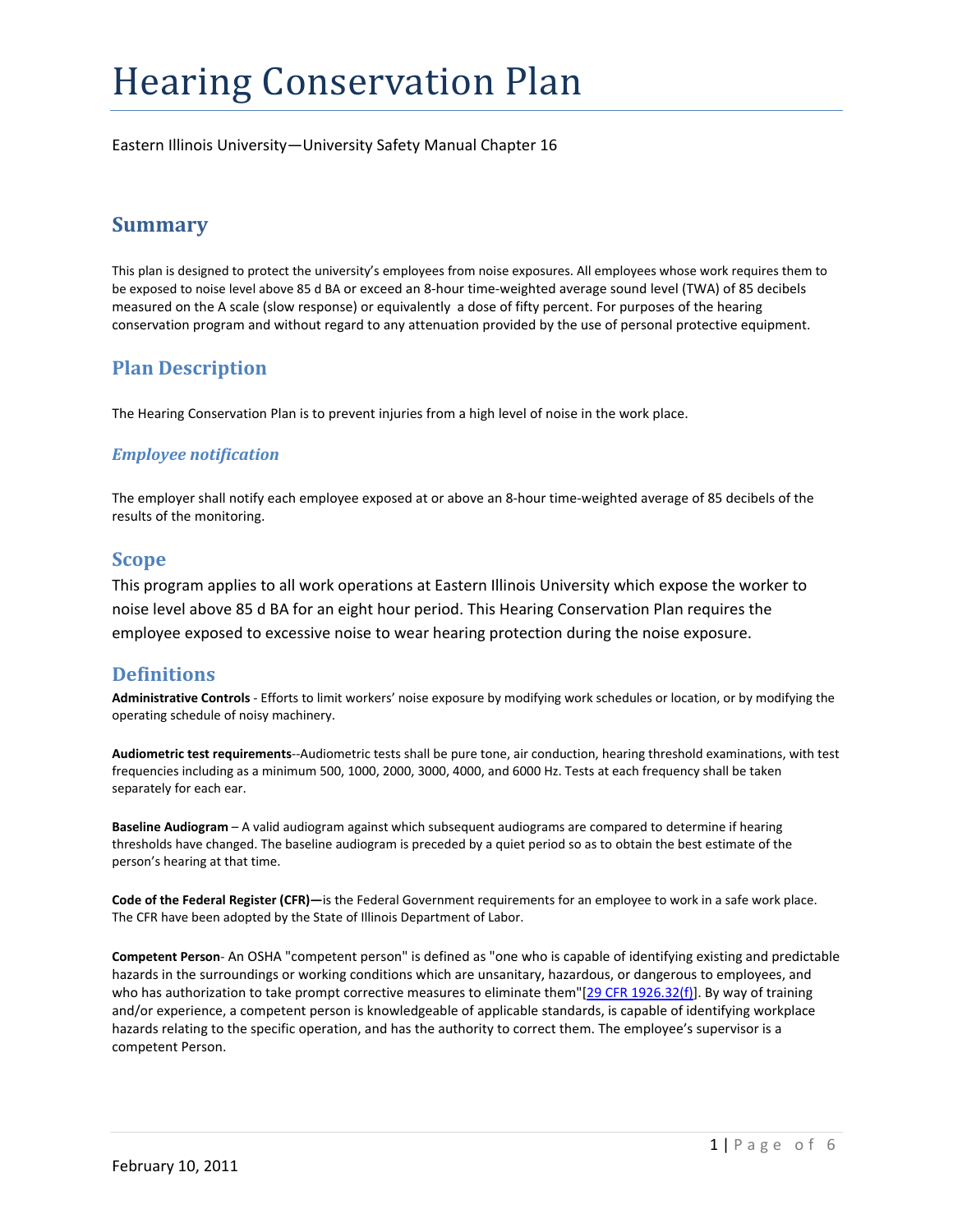# Hearing Conservation Plan

#### Eastern Illinois University—University Safety Manual Chapter 16

**Engineering Controls** – Refers to any use of engineering methods to reduce or control the sound level of a noise source by modifying or replacing equipment, making any physical changes at the noise sources or along the transmission path (with the exception of hearing protectors).

**Environmental Health and Safety (EHS)** ‐‐ Department that supports the University's commitment to providing a safe and healthful workplace; including evaluating workplace noise exposures and taking action to prevent noise-induced hearing loss.

**Hearing protectors‐‐**Employers shall make hearing protectors available to all employees exposed to an 8‐hour time‐weighted average of 85 decibels or greater at no cost to the employees. Hearing protectors shall be replaced as necessary.

**Occupational Health and Safety (OSHA)** – Federal agency assigned to monitor and set standards for a safe work place.

**Permissible Exposure Limit (PEL)** – The OSHA permissible limits are presently 90 d BA. This is a timeweighted average exposure that must not be exceeded during any 8‐hour work shift of a 40‐hour work week.

**Standard threshold shift‐‐**As used in this section, a standard threshold shift is a change in hearing threshold relative to the baseline audiogram of an average of 10 dB or more at 2000, 3000, and 4000 Hz in either ear.

**TWA (Time Weighted Average)** – A value expressed in dBA which is computed so that the resulting average would be equivalent to an exposure resulting from a constant noise level over an 8‐hour period.

## **Responsibilities**

The goal of the hearing protection plan is to ensure that all employees understand the hazards associated with noise and noisy areas, and what hearing protection that is required to reduce the noise exposure to an allowable limit to allow the employee to perform the necessary steps to protect themselves and their coworkers.

Primary responsibilities include:

Employees

- Are aware of noise safety issues
- Comply with safe operating procedures when working with or around noisy equipment and areas
- Attend appropriate safety training.
- Report safety concerns
- Employees Exposed to TWA Noise Exposures at or Over 85 dBA shall:
	- Wear and maintain hearing protective devices as instructed,
		- Participate in annual training,
		- **Participate in annual audiometric testing,**
		- Use only those brands/types of hearing protection devices which are appropriate for the noise exposure, and for which the employees have been trained and fitted
		- Report to their supervisor any changing conditions that may impact employee noise exposures.

Supervisors, Managers, Deans and Directors

- Ensure that all authorized or qualified persons have received appropriate levels of training and medical surveillance
- Ensure appropriate Personal Protective Equipment is provided to authorized or qualified staff who work in high noise environments
- Conduct periodic hazard analysis of work areas
- Provide for the reduction of noise level associated to the work place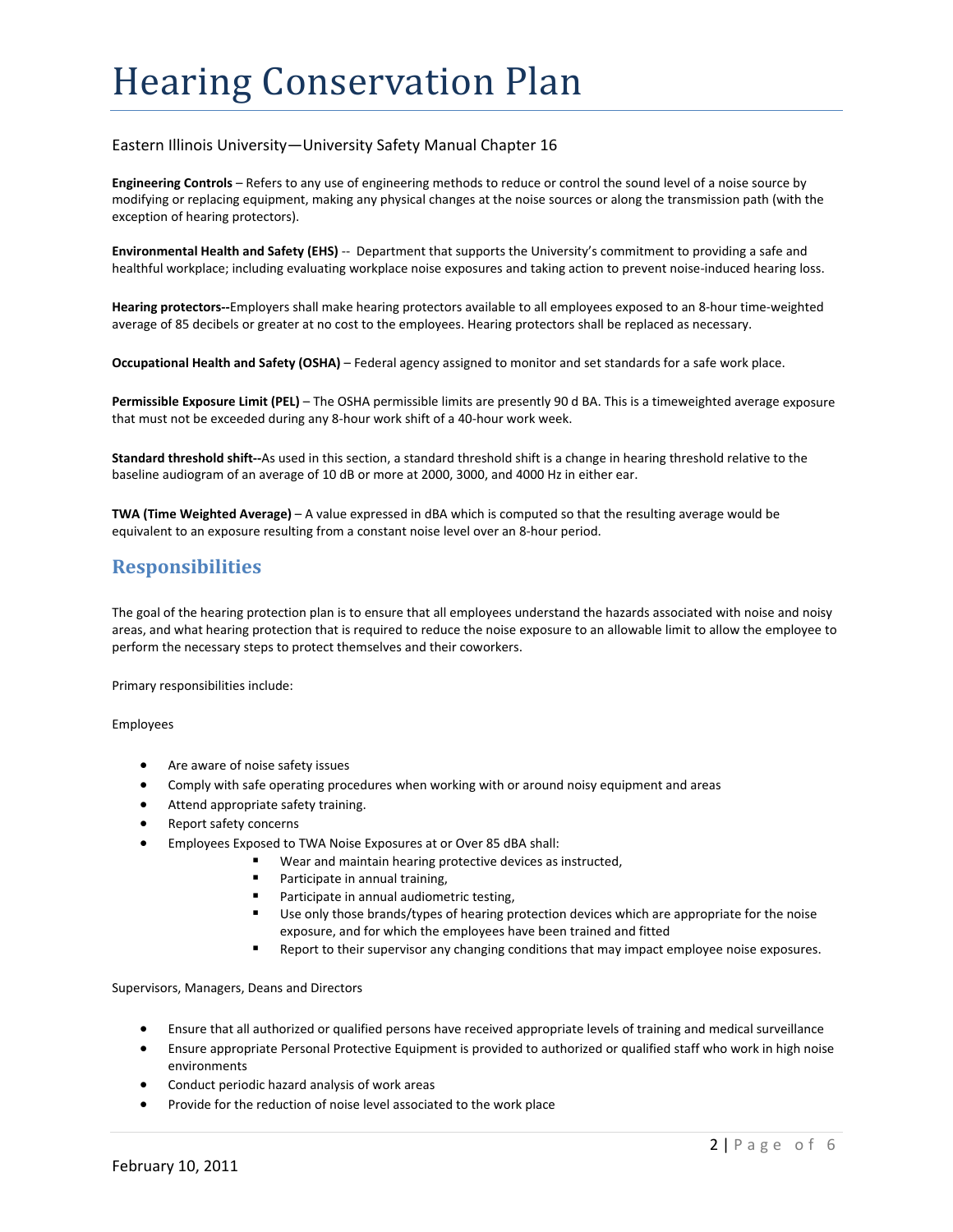#### Eastern Illinois University—University Safety Manual Chapter 16

- Serve as a Competent Person in the work place
- Correct identified safety hazards to provide a safe work place
- Notify EHS Department of any changes in the workplace which results in a change in the noise level above 85 dBA TWA. This may include addition, removal, or replacement of equipment; or changes in work processes or locations
- Notify EHS representatives of new hires, retirements, transfers, terminations, etc. that may affect the list of employees in the Hearing Conservation Program

#### EH&S

- Provide assistance in identifying noise exposure safety issues when requested by the supervisor
- Provide hearing protection training for campus staff
- Employees or supervisors who have occupational noise exposure complaints may contact EHS for evaluation of the work area and potential inclusion in the Hearing Conservation Plan.

## **Audiometric testing program**

The employer shall establish and maintain an audiometric testing program as provided in this paragraph by making audiometric testing available to all employees whose exposures equal or exceed an 8‐hour time‐weighted average of 85 decibels.

#### *Baseline audiogram*

Within 6 months of an employee's first exposure at or above the action level, the employer shall establish a valid baseline audiogram against which subsequent audiograms can be compared. Testing to establish a baseline audiogram shall be preceded by at least 14 hours without exposure to workplace noise. Hearing protectors may be used as a substitute for the requirement that baseline audiograms be preceded by 14 hours without exposure to workplace noise.

#### *Annual audiogram*

At least annually after obtaining the baseline audiogram, the employer shall obtain a new audiogram for each employee exposed at or above an 8‐hour time‐weighted average of 85 decibels.

# **Employer Corrective action**

Unless a physician determines that the standard threshold shift is not work related or aggravated by occupational noise exposure, the employer shall ensure that the following steps are taken when a standard threshold shift occurs:

Employees not using hearing protectors shall be fitted with hearing protectors, trained in their use and care, and required to use them.

Employees already using hearing protectors shall be refitted and retrained in the use of hearing protectors and provided with hearing protectors offering greater attenuation if necessary.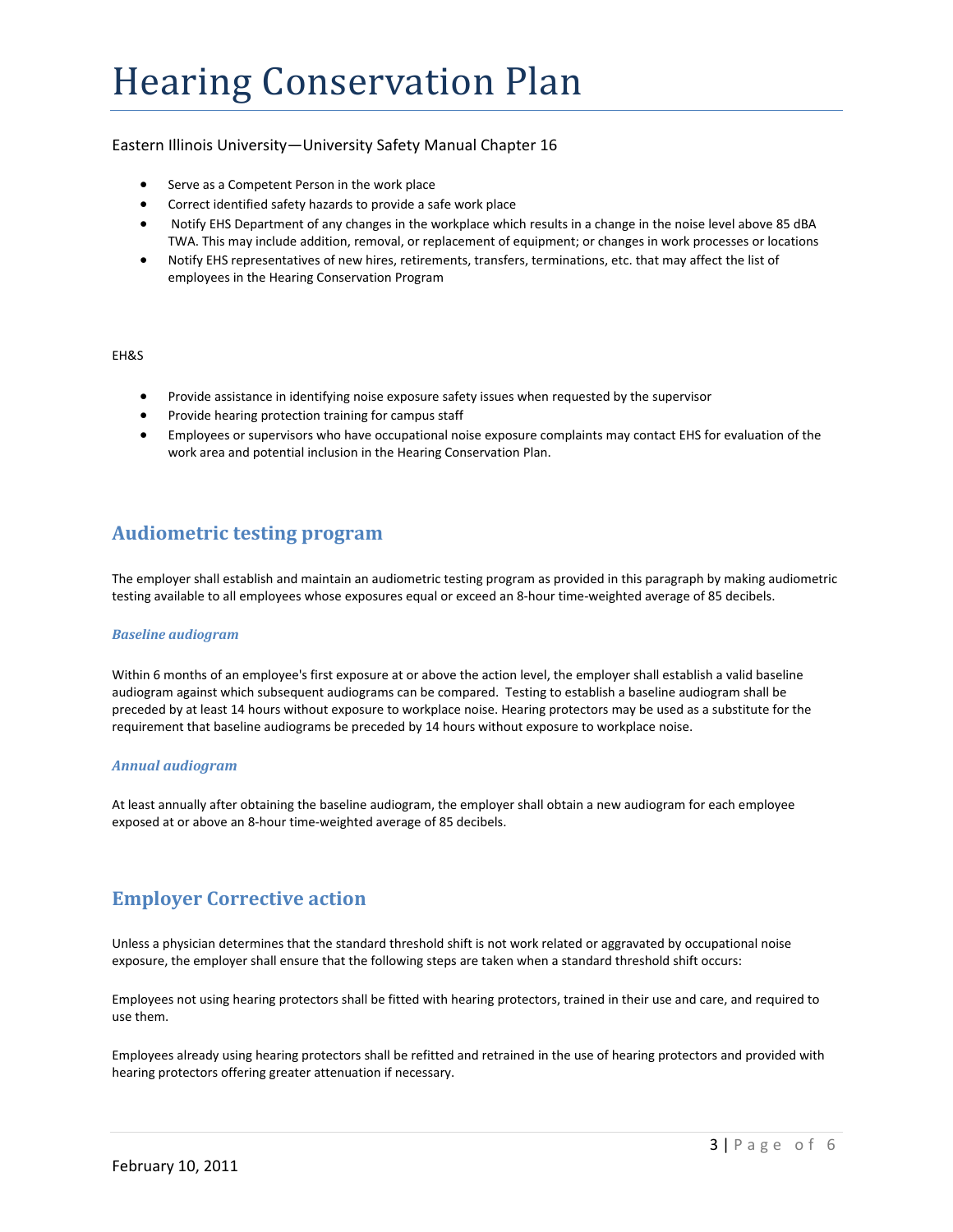### Eastern Illinois University—University Safety Manual Chapter 16

University Safety Manual requires the following: Chapter 4‐11.10 Hearing Protection

4‐11.101 Approved hearing protective equipment shall be worn by all personnel:

- At all times in area of exposure to a noise level greater than 100 dBA.
- At all times while exposed to noise levels of 96 dBA inclusive, after they have had accumulative two‐hour exposure to noise levels in that range without such protection in any 24 hour period.
- At all times while exposed to noise level of 90 dBA to 95 dBA inclusive, after they have had a cumulative four‐hour exposure to noise levels in that range without such protection in any 24 hour period.

#### **Signage**

Signs are to be posted at access points to noise hazard areas to inform employees of the need or recommendation for use of hearing protection. Two types of signage will be utilized:

1. Locations where dosimeter measurements indicate employee 8‐hour TWA noise exposures meet or exceed 85 dBA will be posted with signage with dimensions of at least 10" X 14" identifying the space as a noise hazard designating the use of appropriate hearing protection. Signs should textually or graphically include:

**Warning**

**Noise Area**

**Hearing Hazard**

Use of Hearing Protectors Required

2. Locations that are infrequently occupied where operating mechanical equipment produces noise levels at or over 85 dBA (e.g., mechanical rooms) will be posted with the following sign:



# **Training program**

The employer shall train each employee who is exposed to noise at or above an 8‐hour time weighted average of 85 decibels in accordance with the requirements of 29 CFR 1910.95. The employer shall institute a training program and ensure employee participation in the program.

The training program shall be repeated annually for each employee included in the hearing conservation program. Information provided in the training program shall be updated to be consistent with changes in protective equipment and work processes.

The employer shall ensure that each employee is informed of the following: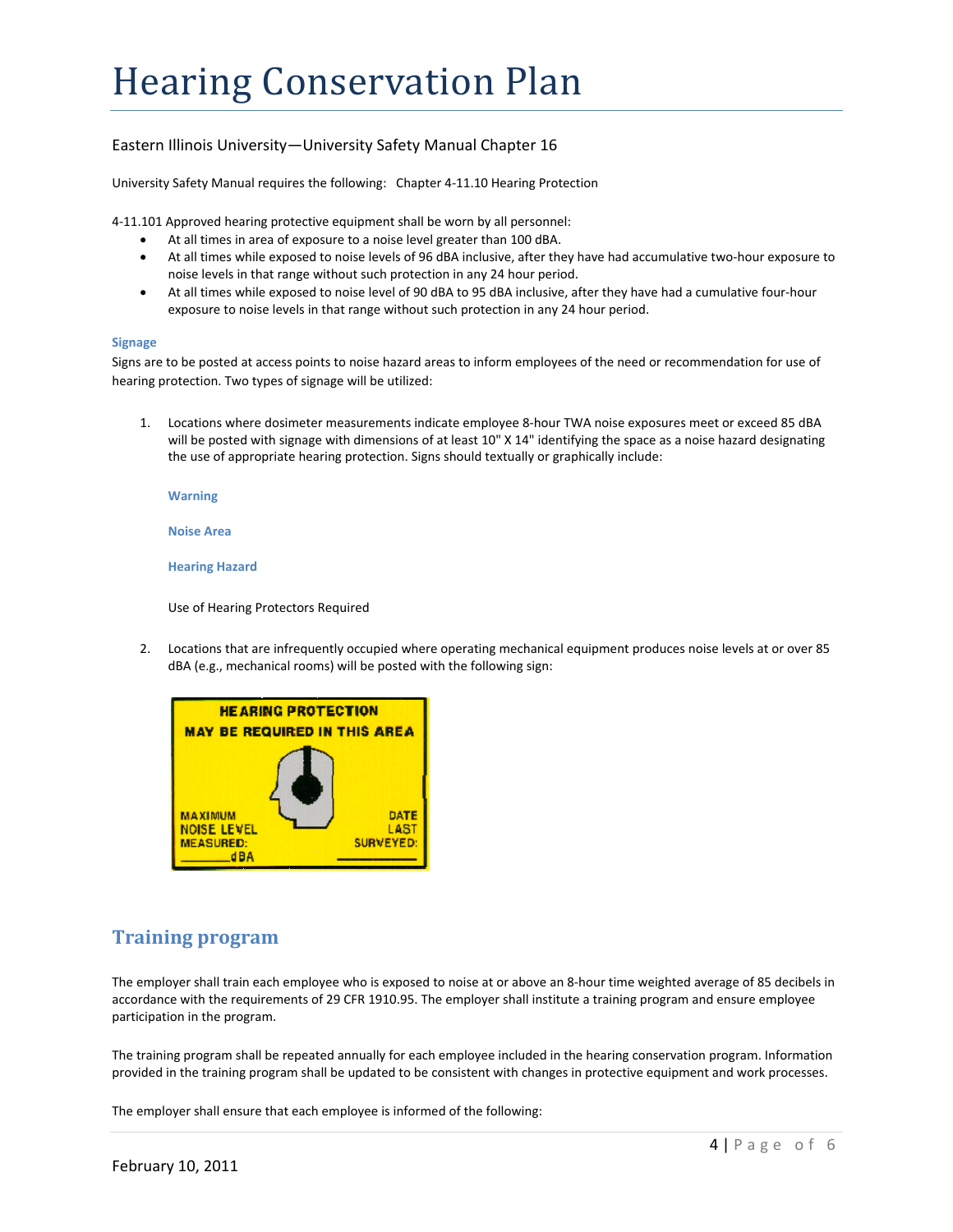### Eastern Illinois University—University Safety Manual Chapter 16

The effects of noise on hearing;

The purpose of hearing protectors, the advantages, disadvantages, and attenuation of various types, and instructions on selection, fitting, use, and care; and the purpose of audiometric testing, and an explanation of the test procedures.

# **Recordkeeping**

#### *Exposure measurements*

The employer shall maintain an accurate record of all employee exposure measurements required by 29 CFR 1910.95

#### *Audiometric tests*

The employer shall retain all employee audiometric test records obtained. This record shall include:

- Name and job classification of the employee
- Date of the audiogram
- The examiner's name
- Date of the last acoustic or exhaustive calibration of the audiometer
- Employee's most recent noise exposure assessment

The employer shall maintain accurate records of the measurements of the background sound pressure levels in audiometric test rooms.

#### *Record retention*

The employer shall retain records required in this paragraph for at least the following periods.

- Noise exposure measurement records shall be retained for two years.
- EHS shall retain employee audiometric test records for the duration of employment plus ten years.
- Noise exposure assessments shall be kept for a minimum of two years.